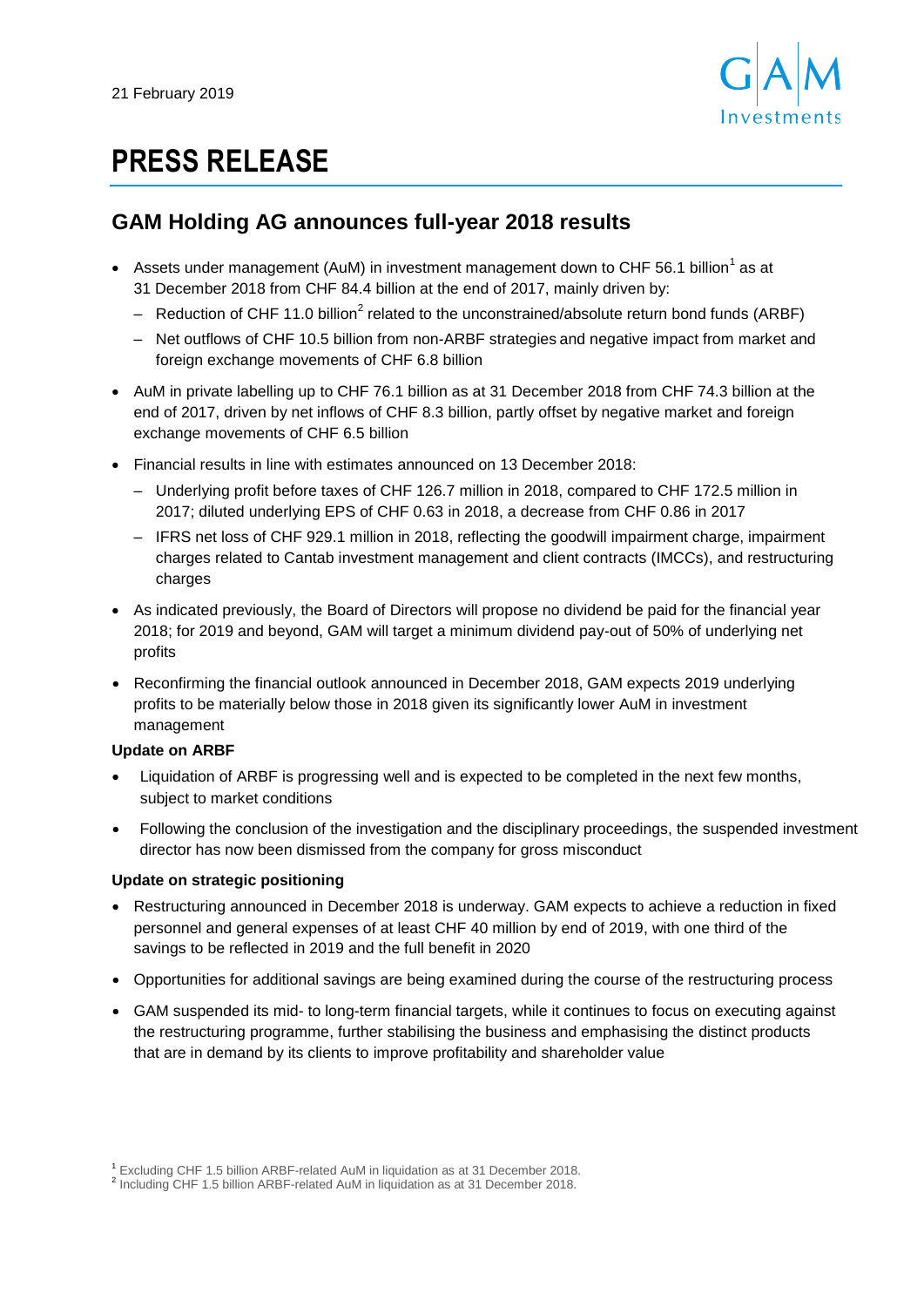**David Jacob, Group CEO, said:** "2018 was a very challenging year for the asset management industry in general and for GAM in particular, given the difficult decisions we had to make around ARBF and the impact it has had on our results. We are repositioning GAM to build on the strong investment expertise we have in our business, with a distinct set of strategies that are relevant for client needs and a global distribution network to support our client relationships. A simplified business structure and more efficient processes will enable us to focus on areas of strength as well as allowing us to further enhance our control environment. This will help us to improve profitability and restore long-term shareholder value."

# **2018 Group results**

**Net fee and commission income** decreased 9% to CHF 499.9 million, mainly driven by significantly lower performance fees of CHF 4.5 million in 2018, compared to CHF 44.1 million in 2017. This development reflects a challenging market environment as well as a decline in performance fee eligible assets to CHF 6.7 billion as at 31 December 2018 compared to CHF 17.3 billion a year earlier, predominantly due to the liquidation of the ARBF and a decline in AuM in other strategies. Net management fees and commissions were down 2% to CHF 495.4 million, driven by a reduction in the blended investment management fee margin, mainly as a result of the change in the asset mix.

**Net other income**, which includes net interest income and expenses, the impact of foreign exchange movements, gains and losses on seed capital investments and hedging as well as fund-related fees and service charges, decreased to CHF 0.3 million in 2018 from CHF 2.2 million in 2017. This was primarily driven by net seed capital losses compared to net gains in 2017.

**Personnel expenses** decreased 9% to CHF 239.6 million in 2018. Variable compensation decreased 25% compared to 2017, mainly due to lower formula-based bonuses and reduced discretionary bonus payments reflecting business performance. Fixed personnel costs increased 3%, mainly driven by market pressure and an increase of contractor staff to support the change programme. As at 31 December 2018, headcount stood at 925 FTEs compared to 927 FTEs in 2017. The compensation ratio declined to 47.9% from 48.3% in 2017.

**General expenses** totalled CHF 127.7 million, an increase of 20% compared to 2017. This was primarily driven by the first-time inclusion of research costs paid by GAM following the implementation of MiFID II, increased regulatory and compliance costs, increased irrecoverable taxes, higher professional and consulting fees in relation to the multi-year change programme, including investments in infrastructure and risk and control platforms, as well as certain one-time costs.

**The operating margin** stood at 25.3%, down from 31.1% in 2017, as the decrease in net fee and commission income was only partly offset by lower total expenses.

**The underlying profit before taxes** was CHF 126.7 million in 2018, in line with the estimate of approximately CHF 125 million announced on 13 December 2018. The 27% decrease compared to the CHF 172.5 million reported in 2017 was primarily driven by lower net performance fees and net management fees and commissions, partly offset by lower total expenses.

**The underlying effective tax rate** increased to 22.5% from 20.5% in 2017. This was driven by a change in the geographical split of the earnings and by lower tax deductions for share-based payment expenses due to the negative share price performance.

**Diluted underlying earnings per share** of CHF 0.63 decreased from CHF 0.86 in 2017, resulting from the lower underlying net profit.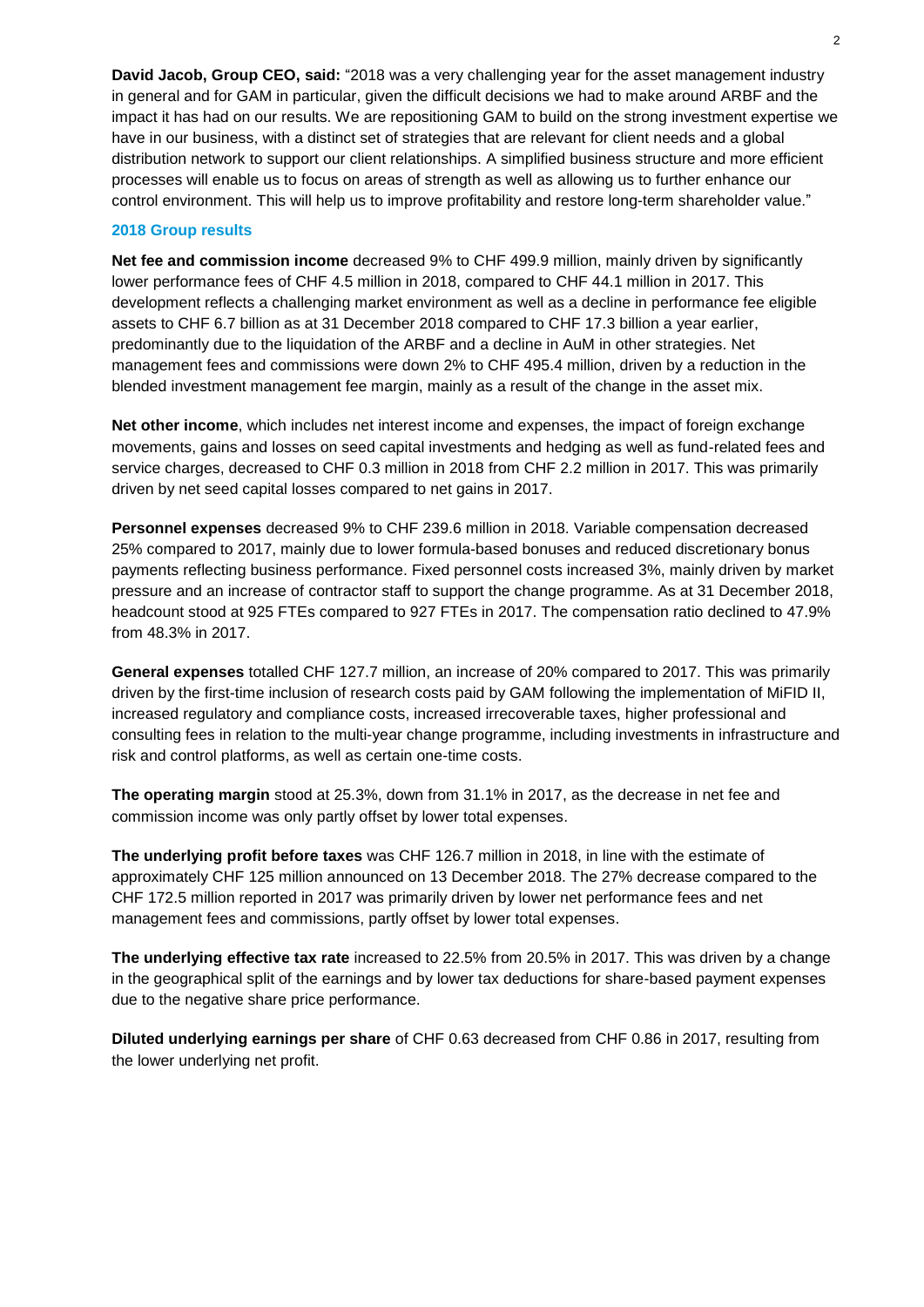**The net loss under IFRS** was CHF 929.1 million in 2018, in line with the estimated net loss of approximately CHF 925 million published on 13 December 2018, compared to a net profit of CHF 123.2 million in 2017. The net loss included a goodwill impairment charge of CHF 883.4 million that was recognised due to lower levels of forecast AuM and profitability. In addition, an impairment charge on IMCCs of CHF 120.7 million (net of taxes) was recognised, which mainly related to the acquisition of Cantab and was partly offset by the reduction in the estimated deferred consideration liabilities by CHF 48.9 million. Additionally, GAM recognised reorganisation charges of CHF 31.0 million (net of taxes), mainly relating to the announced restructuring programme.

#### **2019 results expectations**

GAM reconfirms the guidance published on 13 December 2018, that it expects underlying profits for the first half and full year 2019 to be materially below those of the first half and the full year 2018. This is mainly driven by the significantly lower investment management AuM and corresponding revenues.

# **Investment management assets, flows and performance**

| <b>Capability</b> | <b>Opening AuM</b><br>1 Jan 2018 | <b>ARBF</b><br>impact <sup>2</sup> | <b>Net flows</b><br>2018 | <b>Market/FX</b><br>2018 | <b>Closing AuM</b><br>31 Dec 2018 |
|-------------------|----------------------------------|------------------------------------|--------------------------|--------------------------|-----------------------------------|
| Fixed income      | 37.1                             |                                    | (5.4)                    | (2.5)                    | 29.2                              |
| Absolute return   | 15.6                             | (11.0)                             | (2.2)                    | (0.5)                    | 1.9                               |
| Equity            | 12.6                             | $\blacksquare$                     | (1.9)                    | (2.0)                    | 8.7                               |
| Systematic        | 4.7                              | ۰                                  | 0.2                      | (0.7)                    | 4.2                               |
| Multi asset       | 9.5                              | $\blacksquare$                     | (1.0)                    | (0.8)                    | 7.7                               |
| Alternatives      | 4.9                              | ٠                                  | (0.2)                    | (0.3)                    | 4.4                               |
| <b>Total</b>      | 84.4                             | (11.0)                             | $(10.5)^3$               | (6.8)                    | 56.1 <sup>1</sup>                 |

#### **Assets under management movements (CHF bn)**

AuM totalled CHF 56.1 billio[n](#page-0-1)<sup>1</sup> as at 31 December 2018, down from CHF 84.4 billion at year end 2017, primarily drive[n](#page-0-0) by the CHF 11.0 billion<sup>2</sup> decrease in ARBF-related AuM, outflows from non-ARBF strategies as a result of challenging market conditions, especially in the second half of 2018, and negative market and foreign exchange movements.

# **Net flows by capability**

In fixed income, net outflows of CHF 5.4 billion were mainly driven by outflows from GAM Star Credit Opportunities and GAM Local Emerging Bond funds, both of which recorded substantial net inflows in 2017 and the first half of 2018.

Other than the impact from ARBF strategies in the second half of 2018, the absolute return category saw net outflows of CHF 2.2 billion, mainly from GAM Star Global Rates, the GAM Absolute Return Europe and the GAM Star (Lux) Merger Arbitrage funds.

In equity, net outflows of CHF 1.9 billion were recorded as net inflows in the GAM Emerging Markets Equity fund were more than offset by net outflows from the GAM Japan Equity and the GAM Star Continental European Equity funds.

In systematic, net inflows of CHF 0.2 billion were driven by the alternative risk premia strategies.

In multi asset, net outflows of CHF 1.0 billion mainly reflected redemptions from some Swiss institutional mandates.

<sup>&</sup>lt;sup>3</sup> Including ARBF-related net inflows in H1 2018 of CHF 0.3 billion and excluding ARBF-related net flows in the second half of 2018 and fund assets liquidated as at 31 December 2018.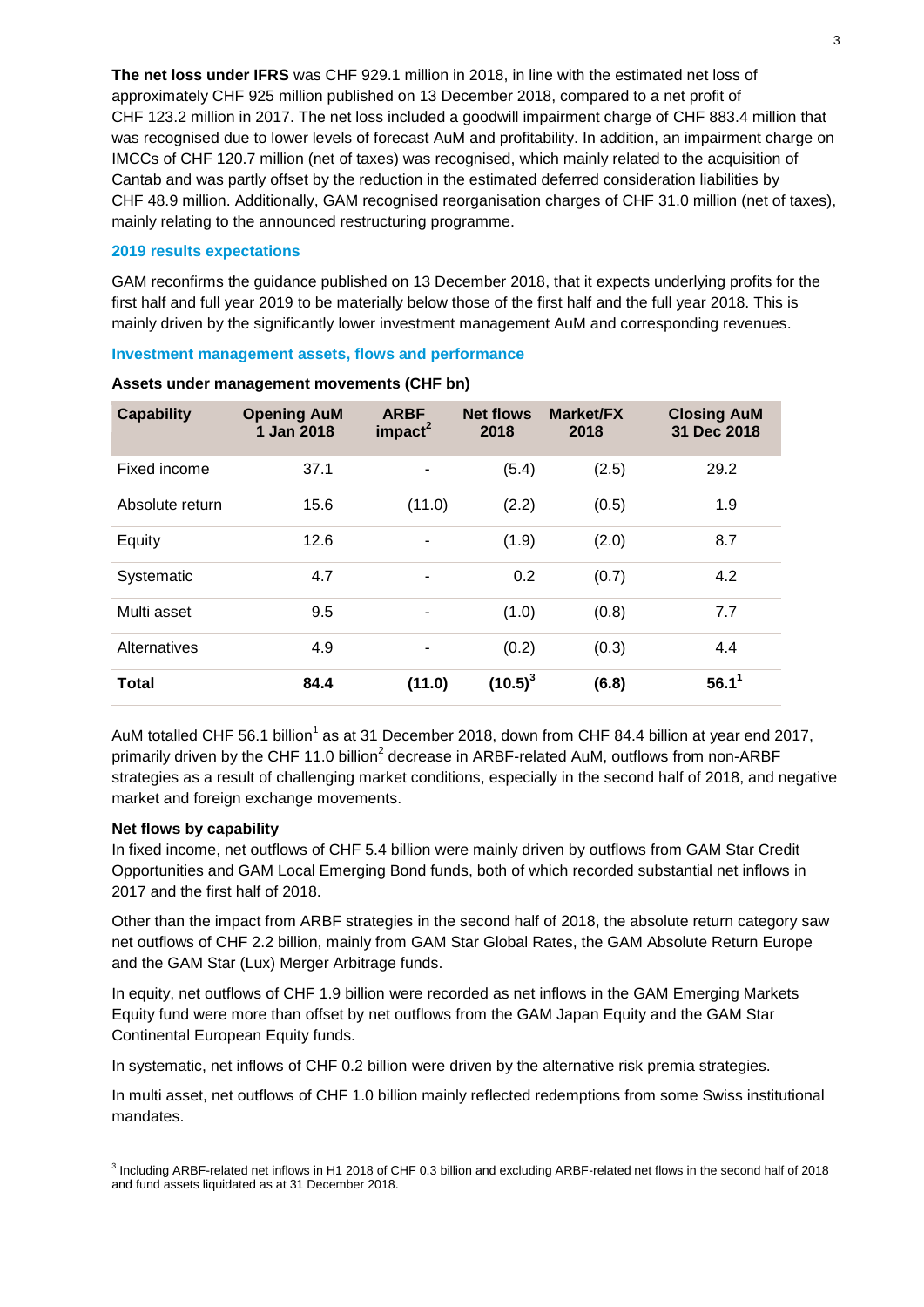Net outflows of CHF 0.2 billion in alternatives mainly reflected redemptions in the GAM Physical Gold fund and from GAM's fund of hedge funds. This was partly offset by a mandate win in Switzerland for a new product that combines multi asset alternative risk premia funds and hedge premia into a single solution.

## **Investment performance**

Over the three-year period to 31 December 2018, 66% of AuM in funds outperformed their respective benchmark compared to 77% as at 31 December 2017. This decrease was primarily driven by an underperformance of certain equity strategies. Over the five-year period to 31 December 2018, 63% of AuM in funds outperformed their respective benchmark, up from 56% as at 31 December 2017. This increase was primarily driven by the improved performance of certain fixed income strategies. Over 75% of GAM's AuM tracked by Morningstar<sup>4</sup> outperformed their respective peer groups over three and five years to 31 December 2018.

# **Private labelling assets and flows**

| <b>Fund domicile</b>  | <b>Opening AuM</b><br>1 Jan 2018 | <b>Net flows</b><br>2018 | <b>Market/FX</b><br>2018 | <b>Closing AuM</b><br>31 Dec 2018 |
|-----------------------|----------------------------------|--------------------------|--------------------------|-----------------------------------|
| Switzerland           | 33.6                             | 2.4                      | (2.7)                    | 33.3                              |
| <b>Rest of Europe</b> | 40.7                             | 5.9                      | (3.8)                    | 42.8                              |
| <b>Total</b>          | 74.3                             | 8.3                      | (6.5)                    | 76.1                              |

#### **Assets under management movements (CHF bn)**

As at 31 December 2018, AuM rose to CHF 76.1 billion, up from CHF 74.3 billion at the end of 2017. Net inflows totalled CHF 8.3 billion, driven primarily by existing clients, partly offset by negative market and foreign exchange movements of CHF 6.5 billion.

#### **Liquidity and capital management**

Cash and cash equivalents at the end of 2018 amounted to CHF 328.2 million, down from CHF 373.8 million in 2017, mainly reflecting the impact of the dividend payment for the 2017 financial year of CHF 101.6 million, bonus payments, and share repurchases to cover the Group's obligations under share-based compensation plans. These effects were partly offset by cash flows generated from operating activities and net redemptions of investments in seed capital.

Tangible equity increased to CHF 184.6 million, up from CHF 166.1 million in 2017. The main contributors to this increase were the underlying net profit and the impact from the adjustments to deferred consideration liabilities. These effects were partly offset by the dividend payment and share repurchases to cover the Group's obligations under share-based compensation plans.

Recognising GAM's 2018 results and the profit outlook for 2019, the Board of Directors propose to shareholders, as indicated previously, that no dividend be paid for 2018 in order to accelerate the rebuild of capital buffers. For 2019 and beyond, GAM will target a minimum dividend pay-out of 50% of underlying net profit to shareholders.

<sup>&</sup>lt;sup>4</sup> The peer group comparison is based on 'industry-standard' Morningstar Direct Sector Classification. The share class preferences in Morningstar have been set to capture the oldest institutional accumulation share class for each and every fund in a given peer group.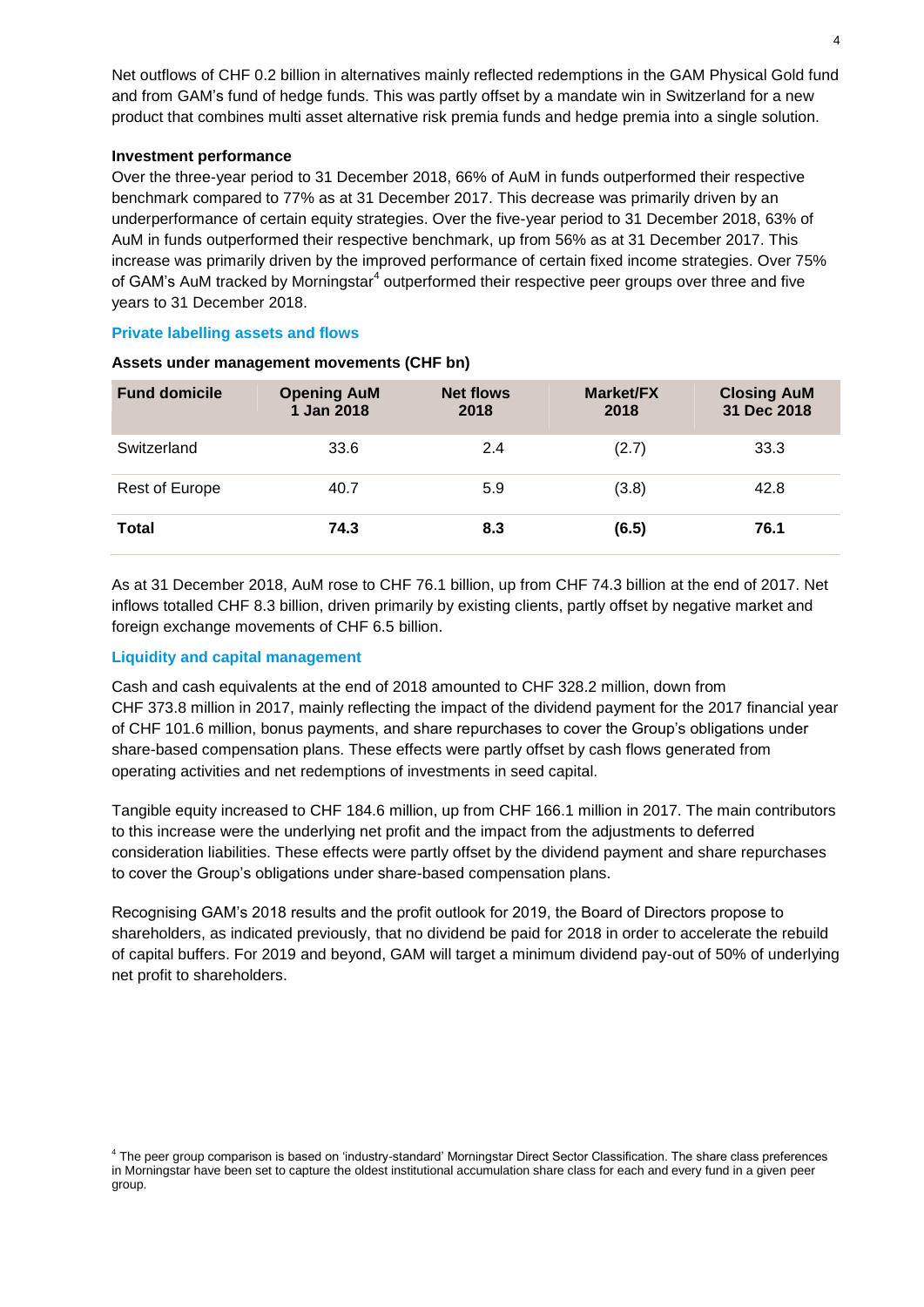#### **ARBF update**

Since the approval of the relevant fund boards of directors on 10 August 2018 to place the suspended ARBF into liquidation, GAM has returned 89–92%<sup>5</sup> of the Luxembourg- and Irish-domiciled UCITS funds, and 66–72%<sup>5</sup> of the assets in the Cayman master fund and the associated Cayman and Australian feeder funds to clients. Since the beginning of the liquidation process, it has been GAM's priority to maximise liquidity and value for investors, while ensuring fair treatment to all clients. GAM will continue the liquidation of the remaining CHF 1.5 billion ARBF assets with the same rigour and dedication that has characterised its approach so far. It expects that the liquidation will be completed in the next few months, subject to market conditions.

Following the conclusion of the investigation and the disciplinary proceedings, the suspended investment director has now been dismissed from the company for gross misconduct. There was serious failure to achieve the standard of skill and care which were to be expected of someone in his position.

#### **Update on strategic positioning**

GAM is on track to deliver against its group-wide restructuring programme to rebase costs and reduce complexity, thus supporting profitability and repositioning the company for growth. GAM expects that measures to achieve a reduction in fixed personnel and general expenses of at least CHF 40 million will be implemented by the end of this year, with one third of the savings to be reflected in the 2019 financial results, and the full benefit reflected in 2020. The restructuring programme comprises measures already launched or planned, including the consolidation of some of the investment teams, the optimisation of the distribution footprint, the streamlining of operations and support functions, the refinement of the corporate structure, and the re-prioritisation of projects as part of the multi-year change programme. To date, around one third of the approximately 10% of roles impacted by the restructuring programme, have already been removed. Management continues to examine opportunities to further reduce costs while implementing the restructuring programme.

GAM's fundamental investment ability remains strong. As announced in the fourth quarter of 2018, it has consolidated parts of its fixed income and equity teams across Zurich, London and New York. This will allow GAM to better focus on areas of high client demand, where it has proven expertise to deliver differentiated active investment approaches at an attractive price point. In order to capture potential future growth opportunities, GAM continues to make selective investments in its core business. GAM is also taking steps to further enhance its control framework, which is essential for a strong, successful and compliant business.

The operating environment for the asset management industry continues to be challenging given subdued economic growth, geopolitical tensions and trade disputes, with investors continuing to remain cautious and price sensitive. Against that backdrop, and as a result of the issues encountered in the second half of 2018, 2019 will prove a challenging year. Along with normal flow dynamics, the daily flow position has improved in the first weeks of 2019 compared to December 2018, but institutional flows remain unpredictable. However, with its distinctive and scalable global product offering, GAM is well positioned to address investor needs in key growth markets.

GAM has suspended its previous financial targets for operating margin and annualised EPS growth and will focus on further stabilising the business and returning to a sustained period of growth before setting new mid- to long-term targets. In the meantime, GAM's near-term priorities are to continue delivering attractive investment performance to clients, align its product offering to changing client demand, finalise the liquidation of the remaining ARBF assets, and deliver at least CHF 40 million of cost savings to support profitability and long-term shareholder value.

<sup>5</sup> The amount of each fund returned to investors as percentages of the net asset value of the relevant fund as at 3 September 2018 for Luxembourg and the Cayman funds and as at 4 September 2018 for the Ireland funds.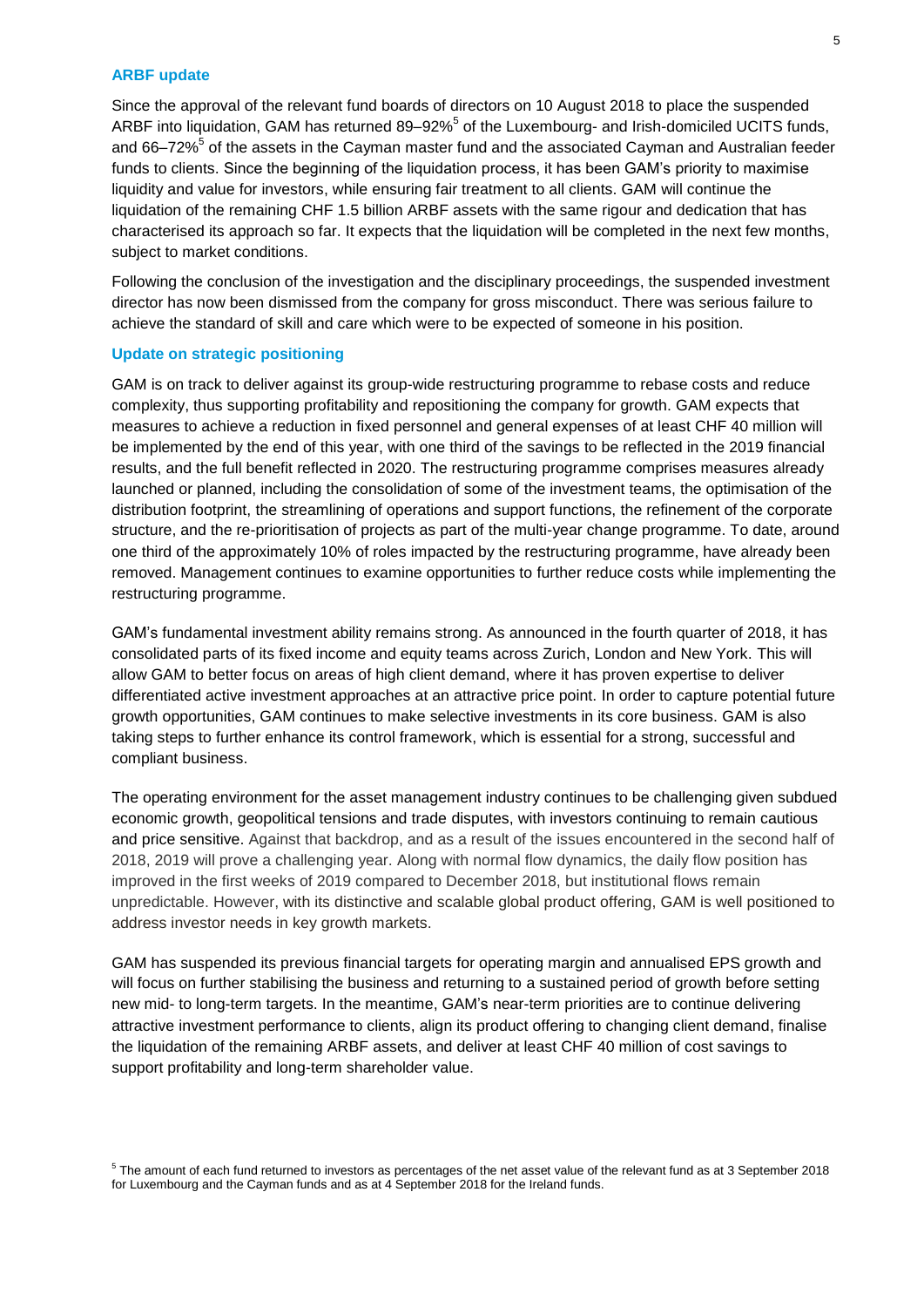#### **Proposed executive compensation for 2018**

For the 2018 financial year, the Board of Directors will propose total variable compensation of CHF 5.6 million for the Group Management Board, down 59% compared to 2017. Excluding one-time replacement awards for new hires, the proposed 2018 variable compensation for the Group Management Board decreased by 46% to CHF 5.0 million from CHF 9.3 million in 2017. No variable compensation will be paid to the former Group CEO for 2018. Given the financial performance of the Group and the proposed dividend suspension for 2018, the Compensation Committee agreed with the recommendation of the Group CEO and the Group CFO that no annual bonus would be awarded to the Group CFO for the 2018 performance year. He will be granted a long-term incentive plan in the form of performance shares in line with GAM's compensation framework. As announced previously, the current Group CEO and member of the Board of Directors, David Jacob, is not eligible for any variable compensation.

**Hugh Scott-Barrett, Chairman of the Board of Directors, said:** "2018 marked the most difficult year for GAM since its independence ten years ago and 2019 will continue to be challenging. We deeply regret that the ARBF situation has impacted all our stakeholders, including clients, shareholders and employees. The Board of Directors and the Group Management Board are fully focused on implementing all necessary measures to re-build GAM as a strong and dynamic business, known by clients for our distinctive product offering, with the aim to deliver value to our shareholders in the long-term."

The presentation for media, analysts and investors on the results of GAM Holding AG for 2018 will be webcast on 21 February 2019 at 8:30am (CET). Materials relating to the results (presentation slides, annual report 2018 and press release) are available at [www.gam.com.](https://www.gam.com/en/our-company/investor-relations/results-centre)

#### **Upcoming events:**

| <b>17 April 2019</b>   | Q1 2019 Interim management statement |
|------------------------|--------------------------------------|
| 08 May 2019            | Annual General Meeting               |
| 30 July 2019           | Half-year results 2019               |
| <b>17 October 2019</b> | Q3 2019 Interim management statement |

#### **For further information please contact:**

| Media Relations:   | <b>Investor Relations:</b> |  |  |
|--------------------|----------------------------|--|--|
| Marc Duckeck       | Patrick Zuppiger           |  |  |
| T +41 58 426 62 65 | T +41 58 426 31 36         |  |  |
| Tobias Plangg      | Jessica Grassi             |  |  |
| T +41 58 426 31 38 | T +41 58 426 31 37         |  |  |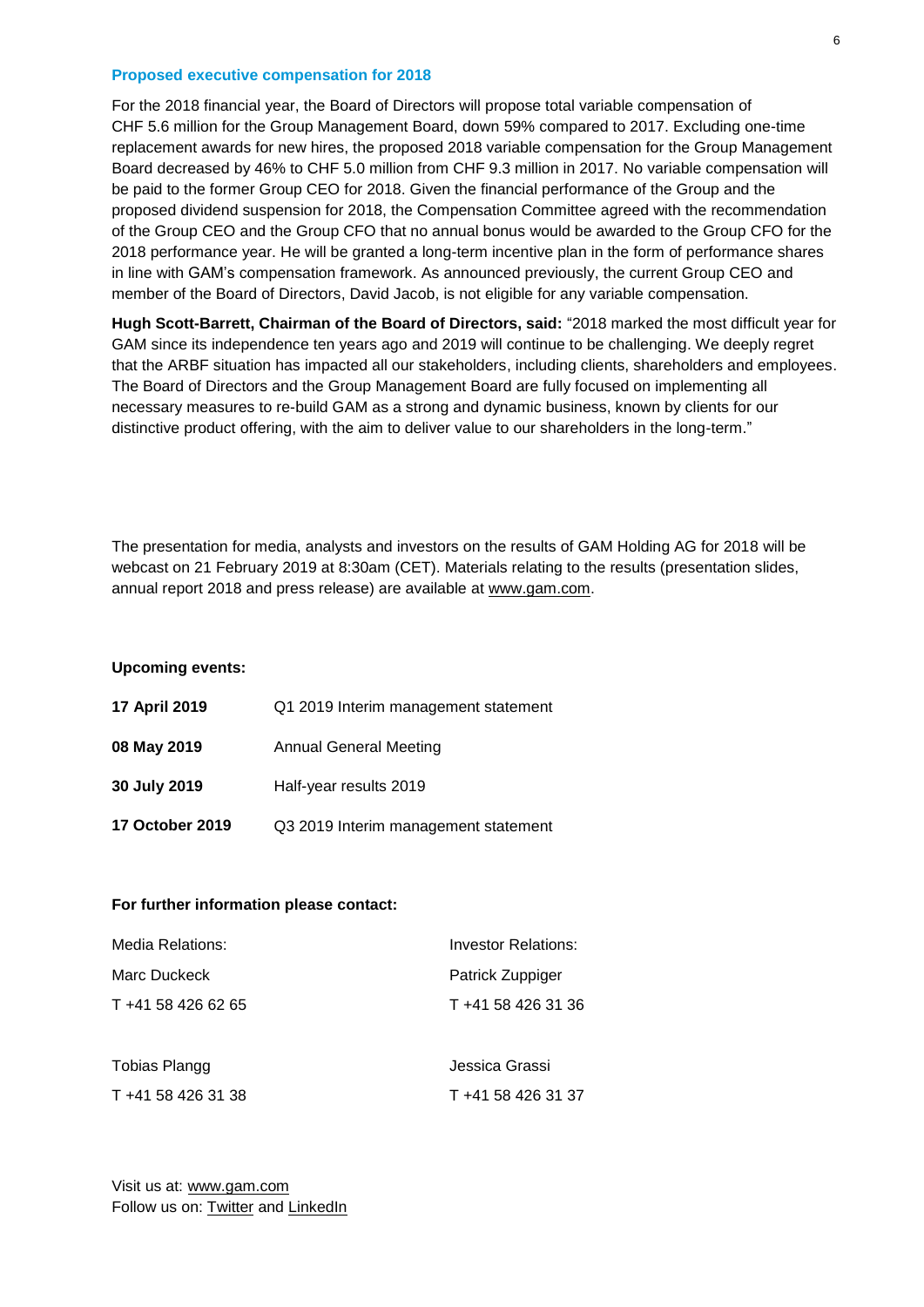#### **About GAM**

GAM is a leading independent, pure-play asset manager. The company provides active investment solutions and products for institutions, financial intermediaries and private investors. The core investment business is complemented by private labelling services, which include management company and other support services to thirdparty asset managers. GAM employs over 900 people in 14 countries with investment centres in London, Cambridge, Zurich, Hong Kong, New York, Milan and Lugano. The investment managers are supported by an extensive global distribution network. Headquartered in Zurich, GAM is listed on the SIX Swiss Exchange and is a component of the Swiss Market Index Mid (SMIM) with the symbol 'GAM'. The Group has AuM of CHF 132.2 billion (USD 134.1 billion) as at 31 December 2018, excluding ARBF-related AuM of CHF 1.5 billion in liquidation.

#### **Disclaimer regarding forward-looking statements**

This press release by GAM Holding AG ('the Company') includes forward-looking statements that reflect the Company's intentions, beliefs or current expectations and projections about the Company's future results of operations, financial condition, liquidity, performance, prospects, strategies, opportunities and the industry in which it operates. Forward-looking statements involve all matters that are not historical facts. The Company has tried to identify those forward-looking statements by using words such as 'may', 'will', 'would', 'should', 'expect', 'intend', 'estimate', 'anticipate', 'project', 'believe', 'seek', 'plan', 'predict', 'continue' and similar expressions. Such statements are made on the basis of assumptions and expectations which, although the Company believes them to be reasonable at this time, may prove to be erroneous.

These forward-looking statements are subject to risks, uncertainties, assumptions and other factors that could cause the Company's actual results of operations, financial condition, liquidity, performance, prospects or opportunities, as well as those of the markets it serves or intends to serve, to differ materially from those expressed in, or suggested by, these forward-looking statements. Important factors that could cause those differences include, but are not limited to: changing business or other market conditions, legislative, fiscal and regulatory developments, general economic conditions, and the Company's ability to respond to trends in the financial services industry. Additional factors could cause actual results, performance or achievements to differ materially. The Company expressly disclaims any obligation or undertaking to release any update of, or revisions to, any forward-looking statements in this press release and any change in the Company's expectations or any change in events, conditions or circumstances on which these forward-looking statements are based, except as required by applicable law or regulation.